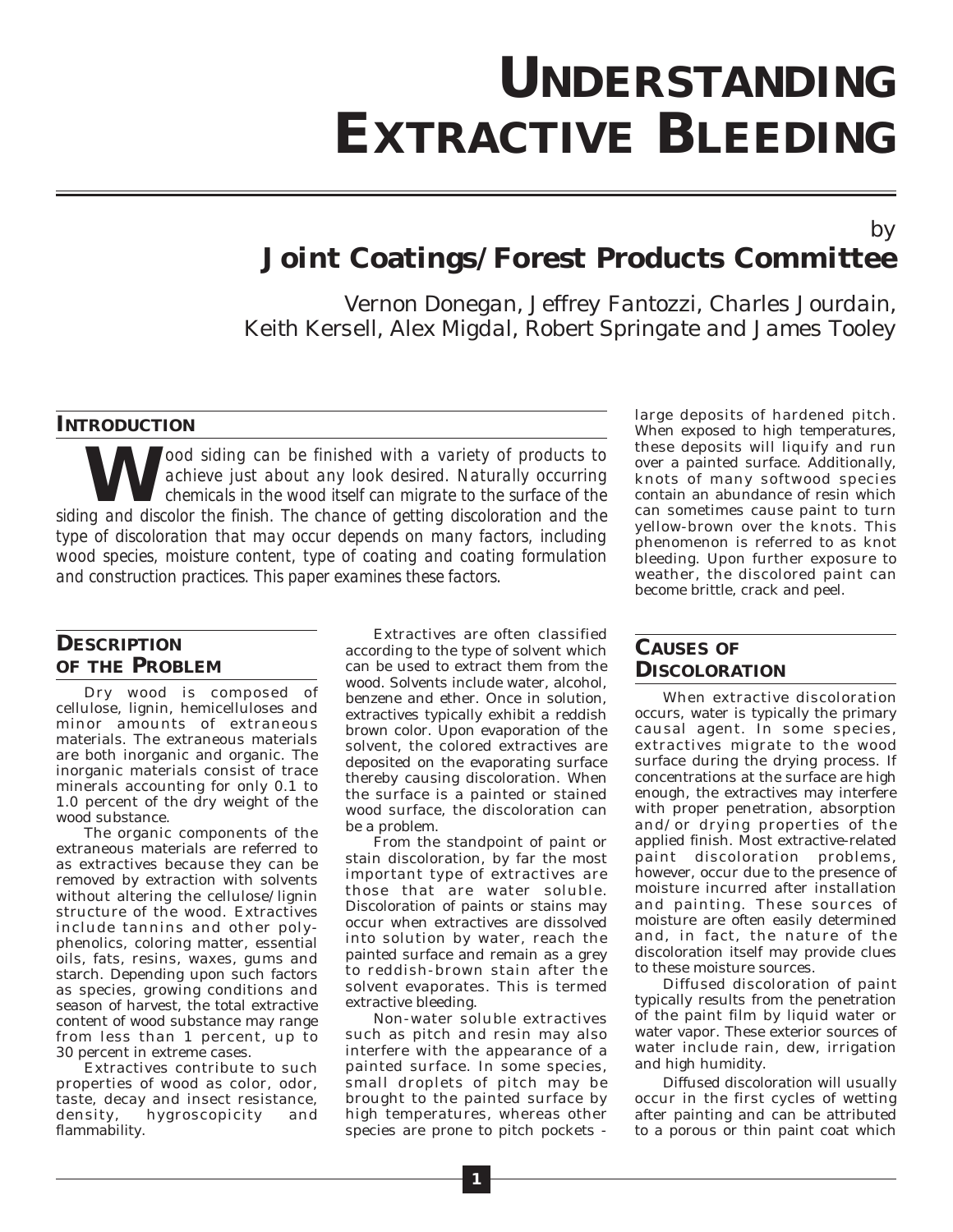is either insufficient or inadequate to prevent water penetration.

The water present as the carrier in water-borne finishes can also contribute to diffused extractive discoloration. Usually, discoloration is evident at the time of application before the finish dries. It is for this reason that either solvent-borne oil or alkyd or stain-blocking latex primers are usually specified for wood species that are prone to extractive bleeding.

A rundown or streaked type of extractive discoloration often occurs with lap siding when water gains access to the unfinished backside of the siding. Here, the water source can be from either the interior or the exterior. Interior conditions causing extractive discoloration include high

*…solvent-borne oil or alkyd or stain-blocking latex primers are usually specified for wood species that are prone to extractive bleeding.*

moisture vapor levels, typical of new construction, and/or poor ventilation in high humidity areas. Exterior sources can be leaks in the exterior of the building that allow water to penetrate behind the siding or rain water driven behind lapped siding from winds or capillary action. Rundown extractive type stains can also occur where siding butts into window or door frames if caulking and end priming have been omitted.

Wood left to weather naturally with no protective finish may take on a myriad of color variations, depending upon exposure to sunlight and moisture. Condensation from high humidity can cause darkening of the wood due to the migration of water soluble extractives to the wood surface. When sufficient liquid water and UV are present, the wood may take on a bleached appearance due to the degradation of lignin and leaching of water soluble extractives near the surface.

The initial moisture content of the wood at the time of installation can also contribute to extractive discoloration of coatings. Extractive staining may develop from moisture in unseasoned or "green" siding, or in dried siding which has been exposed to rain at distribution yards or at job sites. Excess water that remains in the wood evaporates as the siding comes into equilibrium with its surroundings. When initial moisture content is the source of water, the stains will occur during or soon after installation of the siding.

Knot bleeding can occur when a knot contains an excessive amount of extractives. In these cases, the extractives consist mainly of rosin, fats and turpentine, and these extraneous materials can make up as much as 50% of the knot by weight. These oily products can be solubilized by non-aqueous solvents or binders used in solvent-borne oil or alkyd paints and can be absorbed into the paint causing discoloration.

## **PRODUCTS USED AND THEIR PERFORMANCE EXPECTATIONS**

#### **GENERAL**

Of the two types of discoloration discussed, staining from water soluble extractives is the most common, especially in species with high extractive concentrations. Water soluble extractives are found in the heartwood of most species, but high concentrations are often found in the heartwood of decay resistant species such as western red cedar and redwood (the decay resistance of these species is attributed to their high extractive content). They also occur in smaller amounts in the heartwood of species with little or no decay resistance and to a much lesser degree in sapwood. On the other hand, non-water soluble extractives, such as pitches and resins, tend to occur most often in species such as ponderosa pine and white pine.

Listed below are some common wood species that may contain high levels of water soluble extractives and species that may contain relatively high levels of pitch and resin. Species in each of these groups can achieve good performance as siding materials and trim when conditioned, installed and finished properly; however, these woods may exhibit discoloration problems when handled improperly or finished incorrectly.

| <b>Extractive</b><br><b>Rich Woods</b>                                                                 | <b>Woods with</b><br><b>Pitch &amp; Resin</b> |
|--------------------------------------------------------------------------------------------------------|-----------------------------------------------|
| Redwood                                                                                                | Ponderosa                                     |
| Western Red Cedar                                                                                      | Pine                                          |
| Incense Cedar                                                                                          | Southern Pine                                 |
| Douglas Fir                                                                                            | Douglas Fir                                   |
| <b>Cypress</b>                                                                                         | <b>Spruce</b>                                 |
| This is not a complete list, but it does<br>represent species readily available<br>as siding and trim. |                                               |

There are other factors that will affect the potential of developing natural discolorations. High grade, close-grained wood manufactured from larger, older trees tends to have larger quantities of water soluble extractives and smaller quantities of pitch and resin. On the other hand, sidings and trim manufactured from second or third growth trees tend to have less heartwood and consequently fewer water soluble extractives; but they may also contain more knots and traumatic resin canals which can result in higher levels of pitch and resin.

Extractive staining occurs primarily in two types of wood-based sidings, solid wood siding and veneered siding. Solid wood siding, as defined in this paper, is manufactured from sawn wood. It can be cut directly from the log at the time of log breakdown or it can be remanufactured from dimension lumber. Boards in standard dimensions can be used for solid wood siding, but most solid wood sidings are cut to a pattern, such as bevel, tongue and groove or shiplap. Veneered siding, as the name implies, has wood veneers on the exposed face, while the inner portion, or core, of the siding can be made of veneers or reconstituted wood. Plywood is a common veneered siding that is manufactured in large panels, typically 4' by 8', but veneered siding can also be manufactured in board form and cut to various patterns. Both solid wood siding and veneered siding are available in a variety of surface textures.

#### **SOLID WOOD SIDING**

The moisture content of the siding and the method of drying also determine, to a degree, the amount of extractives and pitch that may occur at the surface of the wood. Solid wood siding is manufactured to three basic levels of dryness. Some siding is sold green (wet) with no attempt to eliminate the natural moisture which occurs in the tree and thereby can produce severe extractive staining and finishing problems. Green siding also tends to have more pitch problems. As a result, green siding is not recommended for any building where appearance or overall performance is a major concern unless the siding is allowed to dry to equilibrium with the environment prior to finishing and installation. One way this is done is by placing the siding in stacks, using thin boards, or stickers, to separate each row and allow air movement between the pieces. The equilibration period can take from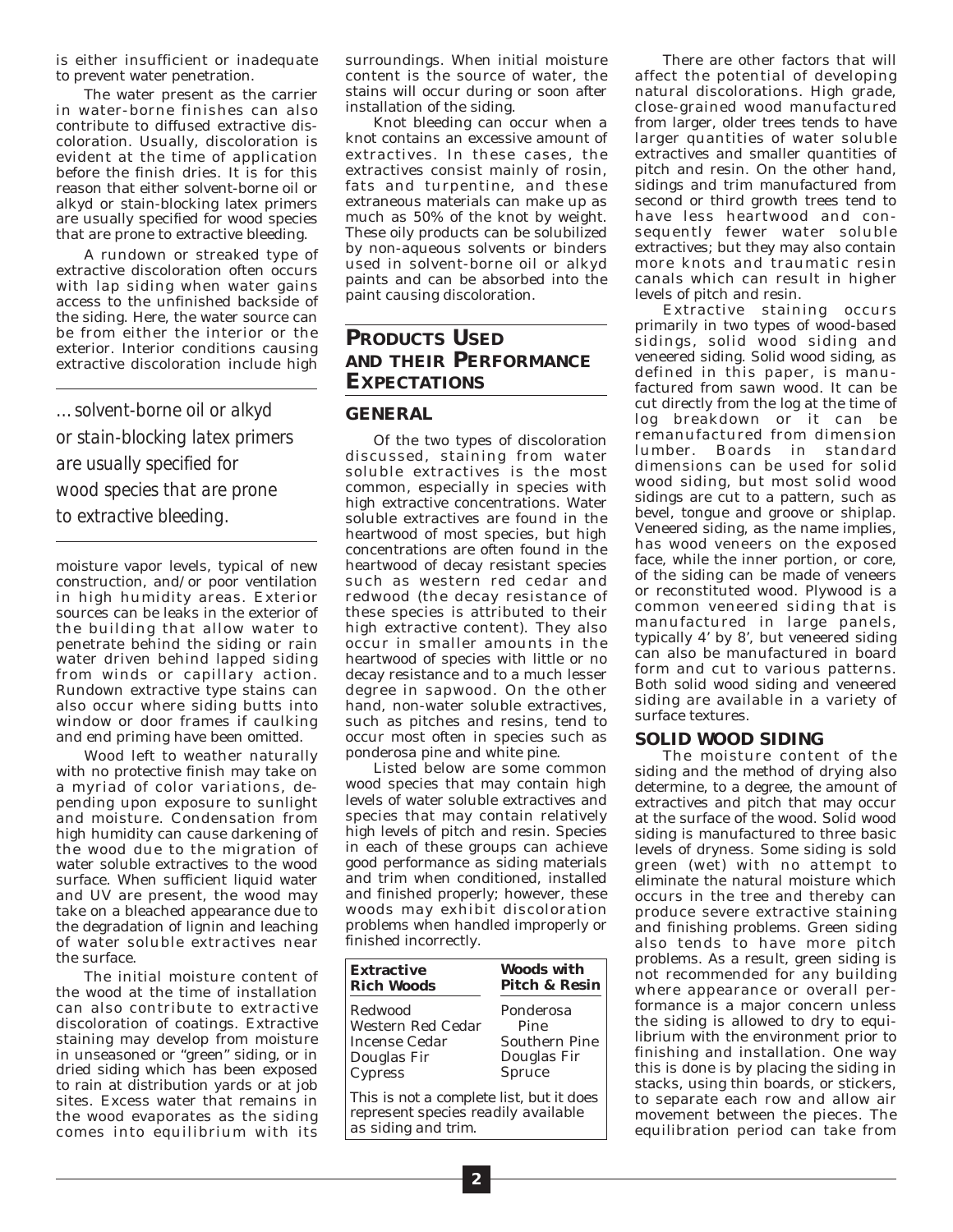several weeks to several months depending on the species and initial moisture content of the siding. For this reason, it is generally easier, more economical and more reliable to use air dried or kiln dried siding.

Other sidings are partially dried to moisture contents ranging from 15 percent to 30 percent moisture content. Partially dried sidings still contain moisture that, in some cases, will cause water soluble extractives to migrate to the surface of new wood. The potential of initially encountering a staining problem with these sidings is dependent on the species and the degree of dryness.

Siding dried to a moisture content between 10–15 percent initially exhibits the lowest potential for producing extractive stains; however, the introduction of moisture into the siding at any time during its service life can cause extractive staining. Although drying to a moisture content between 10–15 percent will help reduce extractive stains, a quality finish system will still be necessary to avoid extractive bleeding caused by moisture during weathering.

Non-water soluble extractives such as pitch and resins can be troublesome in unseasoned siding. The pitches and resins are usually hardened during kiln drying due to the high temperatures encountered in most kiln schedules. This is not normally achievable in green or air dried siding and kiln drying is therefore recommended for resinous woods. This is most critical for the knotty grades of resinous species.

#### **VENEERED SIDINGS**

Veneered sidings such as plywood and composite sidings (composed of outer layers of wood veneer and inner layers of veneer and/or reconstituted wood) can be manufactured from a variety of species. Since the individual layers are dried prior to gluing and then hot pressed, they are generally shipped at moisture contents below 10%. Therefore, the potential for encountering a staining problem as a result of the initial moisture content of veneered siding is small. External sources of moisture such as rain, condensation or even waterborne finishes can dissolve water soluble extractives in the outer veneers or around the edges of the siding.

It is not unusual for veneered siding to have considerable variation in extractive content. Face veneers may come from different sections of a tree with different concentrations of extractive content. The concentration of extractives may vary greatly between species, between trees and within a tree. For instance, the sapwood will normally contain little or no extractives while the extractive content of the heartwood can be very high. Thus, extractive staining may occur on one panel but not on another, or it may even occur only on certain portions of a panel face.

#### **COATINGS**

Of the many types of coatings used with wood siding and listed below, only a few have the ability to<br>prevent extractive staining. prevent extractive Unfortunately, these products do not necessarily fit the needs of today's consumer who is often times seeking the "natural" look.

#### *Clear Water Repellents*

Clear water repellents or water repellents containing preservatives are typically composed of a solvent, a resin, water repellent such as paraffin and possibly a preservative or mildewcide. Some may contain small amounts of ultraviolet stabilizers. In many cases, the water repellency is short lived, sometimes only several months. Clear water repellents do not offer extended protection against extractive staining. They can be used to minimize staining when siding would otherwise be left exposed (for short periods of time) prior to painting, for example; however, not all paints and stains are compatible over water repellents. Adhesion or penetration problems can result. Care should be taken in following the manufacturer's recommendations on painting or staining a water repellent treated surface. In addition, clear water repellents do not prevent ultraviolet damage. Studies at the Forest Products Laboratory have indicated that paint adhesion can be reduced in as little as 4 weeks as a result of ultraviolet damage to exposed, unfinished wood. (1)

#### *Stains*

Solvent-borne oil or alkyd stains, whether semitransparent or solid, are similar in composition to clear water repellents with the exception that they contain varying amounts of pigments, resins and total solids. Resins may have an amber cast which is masked by the pigment. The water repelling characteristics of some stains can reduce the amount of water absorbed by the wood, thereby reducing the amount of water soluble extractive discoloration. Because solvent-borne oil or alkyd semitransparent stains do not form a complete film or water barrier, the protection is not reliable. Solid color

stains can form a thin film providing more protection against extractive staining than semitransparent products.

Water-borne latex stains and water-thinned oil stains are more porous, allow more rapid moisture movement into the wood than solvent-borne oil or alkyd stains, and thus do not provide good protection

*Clear water repellents do not offer extended protection against extractive staining.*

from water soluble extractive staining. Since these stains use water as a carrier for the various components of the stain, they may actually create an extractive discoloration problem at the time of application. This can be particularly noticeable with light-colored latex stains. Although many latex stain labels do not exclude their use over staining species such as redwood or cedar, they may recommend the use of a stain blocking primer, especially for lighter colors. Latex stains are not recommended by the trade associations representing cedar or redwood solid wood siding, but they may be used over veneered products. A stain blocking primer, however, is recommended when light-colored topcoats are used.

#### *Paints and Primers*

In all cases for all species of wood, the primer is the most important coat in preventing discoloration when paints are used. Top quality stain-blocking primers prevent the extractives or the resins from being transported to the topcoat.

For extractive-rich solid wood sidings, such as redwood and cedar, an oil base or alkyd resin base primer is the most effective primer for blocking water soluble extractives. These can form a continuous film that is impervious to moisture. Acrylic latex stain blocking primers have been developed; however, two coats are often required for adequate stain blocking on solid wood sidings. For veneered sidings, a stain blocking acrylic latex primer is generally satisfactory.

Some primers are specially formulated to reduce resinous stains in knotty pine and other similar woods. These are typically high solid formulations that provide a barrier to prevent pitch and resin from going through to the topcoat.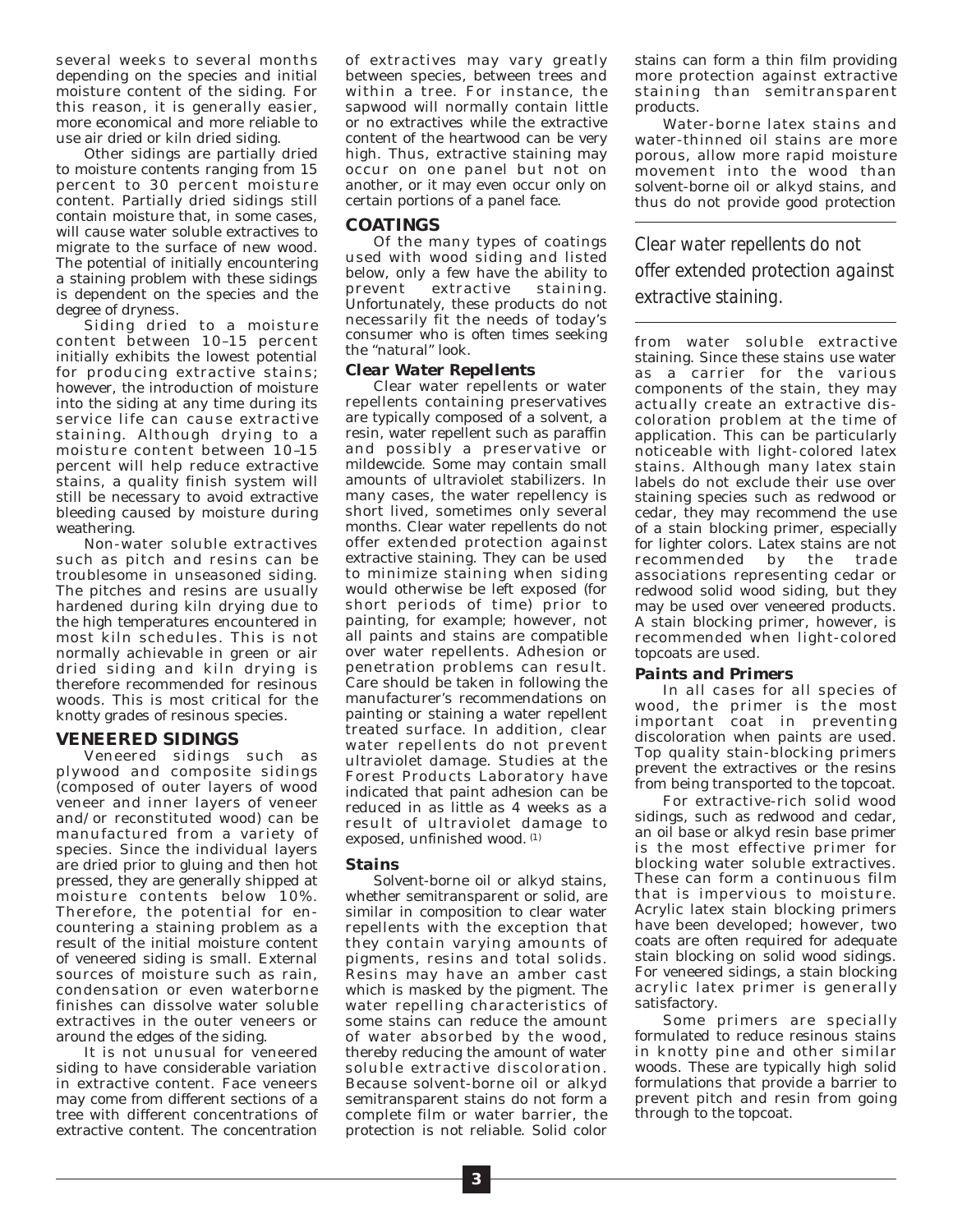For topcoats, two coats of a top quality exterior latex paint, such as an all acrylic latex, should be applied. Not only are these paints easier to use than solvent-borne oil or alkyd paints, but they can withstand dimensional changes of the wood and are less prone to cracking. Solvent-borne oil or alkyd paints are generally less durable and more difficult to use, but for extreme cases of bleeding, they may be the only way to block extractives.

#### *Varnishes*

While not recommended for exterior use, alkyd and polyurethane resin based varnishes can be used to prevent water soluble extractive discoloration in interior areas where humidity is high, such as bathrooms, kitchens and swimming pool areas.

Varnishes and shellacs have also been used by painters as primers over knots to prevent knot bleeding. While these products will retard knot bleeding, paint applied over these sealers may often fail prematurely because they do not exhibit sufficient flexibility.

## **TEST METHODS**

#### *Evaluating Stain Resistance of Finishes*

Methods for testing the extractive stain resistance of finishes are not standardized; however, several methods have been used by finish manufactures and the USDA Forest Products Laboratory (FPL). Some of these test methods are cited below.

To evaluate initial or flash staining resistance of primers, slow drying under high humidity is one method that has been used. The following is one such method. $(2)$ Choose several cedar or redwood



▲*Run-down extractive stain*

boards that may be prone to staining, often identifiable by the dark colors and possible dark lines that appear with the grain. Divide a board into six inch (minimum) test areas. Coat each of the test areas with one coat of the primer to be tested applied at its

recommended spread rate. On one test area, apply a top coat as the prime coat. Allow the prime coat to dry. Drying times can vary. It has been observed that shorter drying times (4 to 8 hours) will produce more severe staining versus overnight drying.(3) The drying time chosen will depend on the amount of primer film formation desired. After drying, recoat the whole board with a top coat applied at the spread rate specified by the manufacturer. The top coat should be one that will dry slowly, preferably one that has a high level of glycol in it.

Immediately after applying the top coat, place the boards in a high humidity chamber in order to retard the dry time and create the best conditions for staining. If no chamber is available, allow the topcoat to dry for approximately 1/2 hour and put a wet layer of cheese cloth over the top coat. (The top coat should be dry enough so as not to redissolve from the water in the cheese cloth.) After the panels have been in the chamber or in contact with the cloth for 16 hours, allow the panels to dry to the touch and evaluate for staining.

Resistance to long term staining can be evaluated using accelerated test methods like the fog box, the blister box or the humidity cabinet. In these tests, the test samples are top coated and allowed to air dry for 24 hours before being tested.

The fog box test subjects the panels to a water spray mist overnight to simulate rain. The blister box test determines the resistance to staining when the wood substrate is saturated with water. It consists of clamping the test panel face up over a container of heated water so that the air at the back of the panel is 140 degrees F. and 95-100% relative humidity. Samples are evaluated after 76 hours. When the humidity cabinet is used, subject samples to 95 degrees F. at 100% relative humidity for 24 hours and then evaluate the samples.

#### ▼*Diffuse extractive siding*



The Forest Products Laboratory in Madison, Wisconsin, used the following long term test to evaluate the stain resisting properties of several water soluble chemicals.(4) Fifteen-inch redwood and western red cedar samples were divided into five equal sections. Samples were stored at 30% relative humidity and 26.7 degrees C. prior to treatment. The treating chemicals were applied by brush in three different concentrations on the center portions of each sample with the end portions of each sample left untreated. Two coats of a white acrylic latex paint were then applied with a five-hour interval between coats, and then allowed to dry for 24 hours at room temperature. Samples were then placed on open-back racks at 26.7 degrees C. and 90% relative humidity for one to three months. The amount of extractive staining was determined visually by comparing the treated areas to untreated areas and by the use of a tristimulus colorimeter, which measured relative brightness of the tested sections using TAPPI Method T217, M-48, a standard paper test.

Other tests have been developed to simulate high concentrations of extractives in wood. These methods involve extracting water solubles from cedar and/or redwood chips and applying this concentrated solution to wood boards. Test finishes are then applied over the treated boards and evaluated using one of the methods described above.

#### *Evaluating Types of Discolorations*

Extractive discoloration of finishes by water soluble extractives can often be confused with stains caused by iron or microorganisms. Simple diagnostic tests are available to differentiate between these causes of discoloration. Mildew will often cause a gray-to-black discoloration in areas of high moisture and restricted air flow. A test to determine the presence of mildew is to apply concentrated liquid chlorine bleach to the surface without scrubbing. If this solution does not remove the discoloration within a minute or so, mildew is not the cause of the stain; whereas, if the discoloration is eliminated, mildew is the likely cause of staining.

Iron stains are also black in appearance and may be associated with nail or fastener corrosion or may be more diffuse in nature. Using a two-part diagnostic solution of 19% hydrochloric acid followed by a 12% aqueous solution of potassium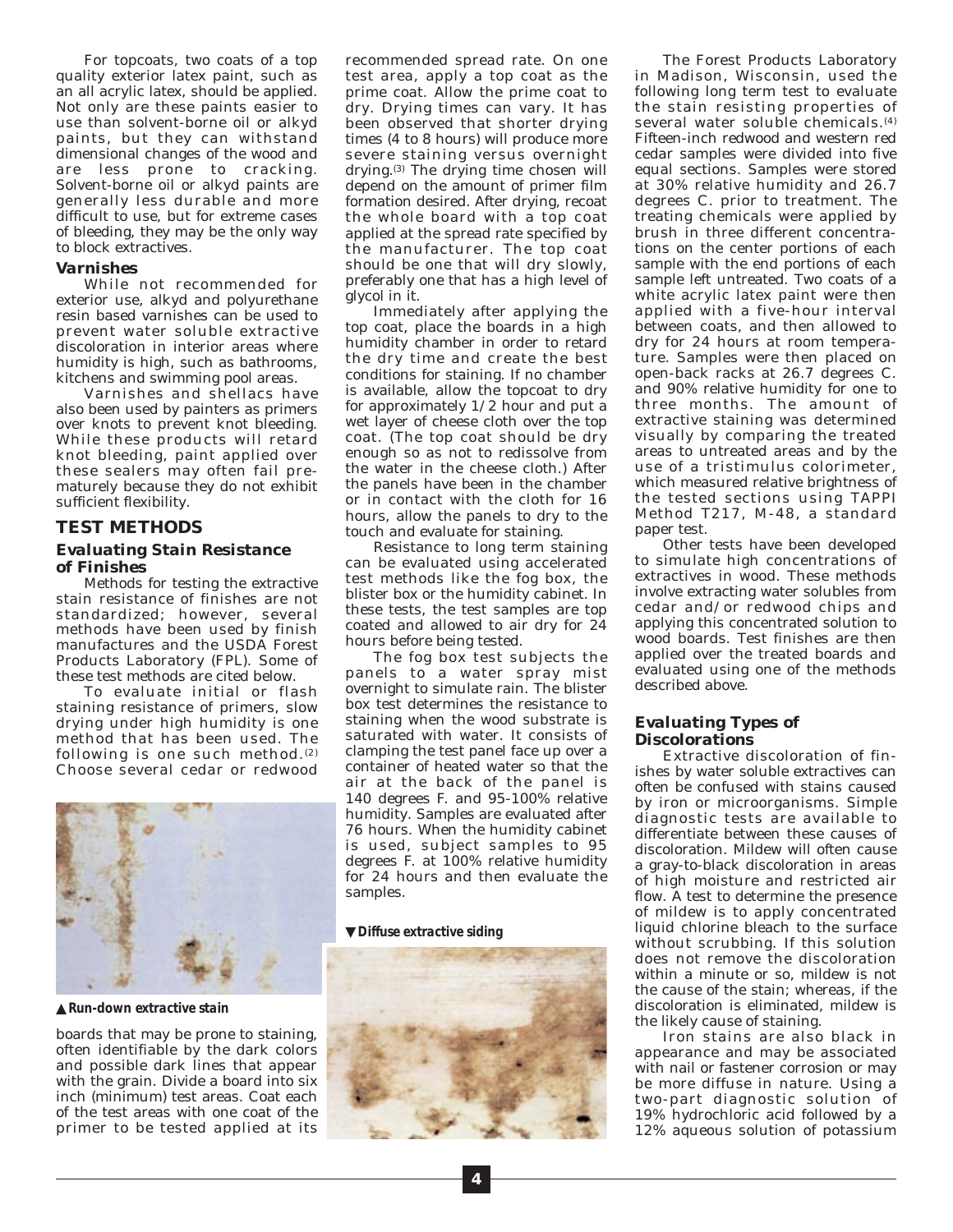ferrocyanide, the presence of iron can be confirmed by a resulting blue color. If this test is negative (and the bleach test is negative), the discoloration present is likely the result of water soluble extractives. In most cases, this diagnosis can be confirmed if the discoloration can be removed by an application of oxalic acid.

Pitch and resin exudation are usually identified by their sticky nature, familiar translucent yellow/orange color and resinous odor. Stains caused by knot bleeding are usually obvious because of their precise association with knots and naturally, can be expected to occur more frequently in more knotty grades of lumber.

## **FIELD HINTS**

#### *Prevention of Extractive Stains*

Several steps can be taken to reduce the potential of having extractive staining occur on wood siding and trim. For solid wood siding, an important step is to use properly dried lumber that has a moisture content between 10 percent and 15 percent. All wood-based sidings must be kept dry during shipping and handling. It should be kept under a protective, waterproof cover during shipping and also at the job site and should be stored off the ground in a covered building if at all possible.

Prior to installation, a protective finish should be applied to the face and all edges of veneered panel siding, and to all faces (including the back) and all edges of all other types of siding. This will produce a "balanced" piece of wood that is resistant to moisture developed from both interior and exterior sources and has improved dimensional stability. For some siding patterns, like bevel and shiplap, backpriming is especially important. Wind-blown rain and capillary action can drive water up behind the laps of these sidings resulting in a rundown type of extractive discoloration occurring right under the lap if the siding is not backprimed.

Paint systems provide the best protection against moisture and, therefore, do the best job of preventing extractive stains. For solid wood siding made from wood with high extractive content, either a high quality solvent-borne oil or alkyd stain blocking primer or a top quality latex stain blocking primer should be applied to all sides and edges according to the manufacturer's recommended spread rate prior to installation of the siding. This should prevent water soluble extractives from coming through the topcoats. For veneered panel sidings, a top quality stain-blocking latex primer, such as acrylic latex, should be applied to the edges and exposed face. Veneered lap sidings should also be backprimed.

Once the proper primer has been used and the siding has been installed, two coats of a top-of-theline latex paint, such as acrylic latex, should be applied. The topcoat should be applied within 30 days of priming.

Stains do not provide reliable protection against extractive discoloration unless applied to a properly primed surface. When staining solid wood siding and veneered lap siding, as with paints, one coat should be applied to all sides and edges of the siding or trim prior to installation. Latex stains are suitable over veneered products but a stain-blocking primer should be applied when light-colored topcoats are used. For solid wood sidings, solvent-borne oil or alkyd stains are recommended. All stains should contain a mildewcide to help reduce discoloration caused by mildew. In addition, solvent-borne oil or alkyd stains should contain a water repellent.

In interior situations where wood is exposed to high levels of moisture, several thin coats of a polyurethane or alkyd resin varnish will protect the wood from moisture and prevent extractive stains. Kitchens and bathrooms are areas where these finishes would be recommended. Do not use varnishes on exterior wood.

In addition to applying a proper finish, other steps can be taken to reduce moisture-related extractive staining. Here are some suggestions for proper construction:

1. *Adequate overhang –* Use a building design that provides two or more feet of overhang with proper gutters attached. The amount of protection this design detail provides is unequaled, resulting in a much longer finish life and eliminating many situations that cause water stains.

2. *Proper flashing –* Make sure that areas above windows and doors and areas at wall and roof intersections are properly flashed. Do not rely on caulking to seal these building locations. A good job of flashing will prevent water from getting behind the siding, reducing water stain and decay hazard.

*Prior to installation, a protective finish should be applied to … all faces (including the back) and all edges of … siding.*

3. *Caulk correctly –* Adequately caulk areas where water pipes or electrical sources enter the siding. As a rule of thumb, caulk those areas that are susceptible to moisture penetration that cannot be flashed; however, use flashing instead of caulk if at all possible. Avoid the use of pure silicone caulks and "bargain" caulks that can shrink, crack and lose adhesion quickly, allowing moisture penetration. Use high performance, paintable exterior caulks with either an acrylic, silicone acrylic, butyl, polysulfide or polyurethane base.

4. *Ventilation and internal moisture –* Keep the relative humidity in the interior of the building as low as possible. This will reduce the amount of moisture vapor passing through the walls into the siding and will lower the amount of water soluble extractives that accumulate at the surface of the siding. In most climates, and especially in Northern areas, a vapor barrier should be installed under the drywall on the warm side of the wall. Ventilation fans in bathrooms and kitchens as well as dehumidifiers can reduce internal moisture vapor pressure considerably.

## **CORRECTION OF EXISTING DISCOLORATIONS**

#### *Water Soluble Extractives*

Water stains caused by concentrations of water soluble extractives often times can be removed. If the stains are removed soon after their appearance, cleaning with warm water and a soft non-metallic bristle brush may do an adequate job. Mild staining from water-soluble extractives is often washed away by rain over a period of several days or weeks. If the stains are old, it may be necessary to wash the area with a detergent solution and a non-metallic bristle brush. One cup of household liquid bleach and one cup of trisodium phosphate dissolved in one gallon of warm water works well. Use a plastic bucket and wear rubber gloves and safety glasses during application. (Caution – never mix bleach with detergent containing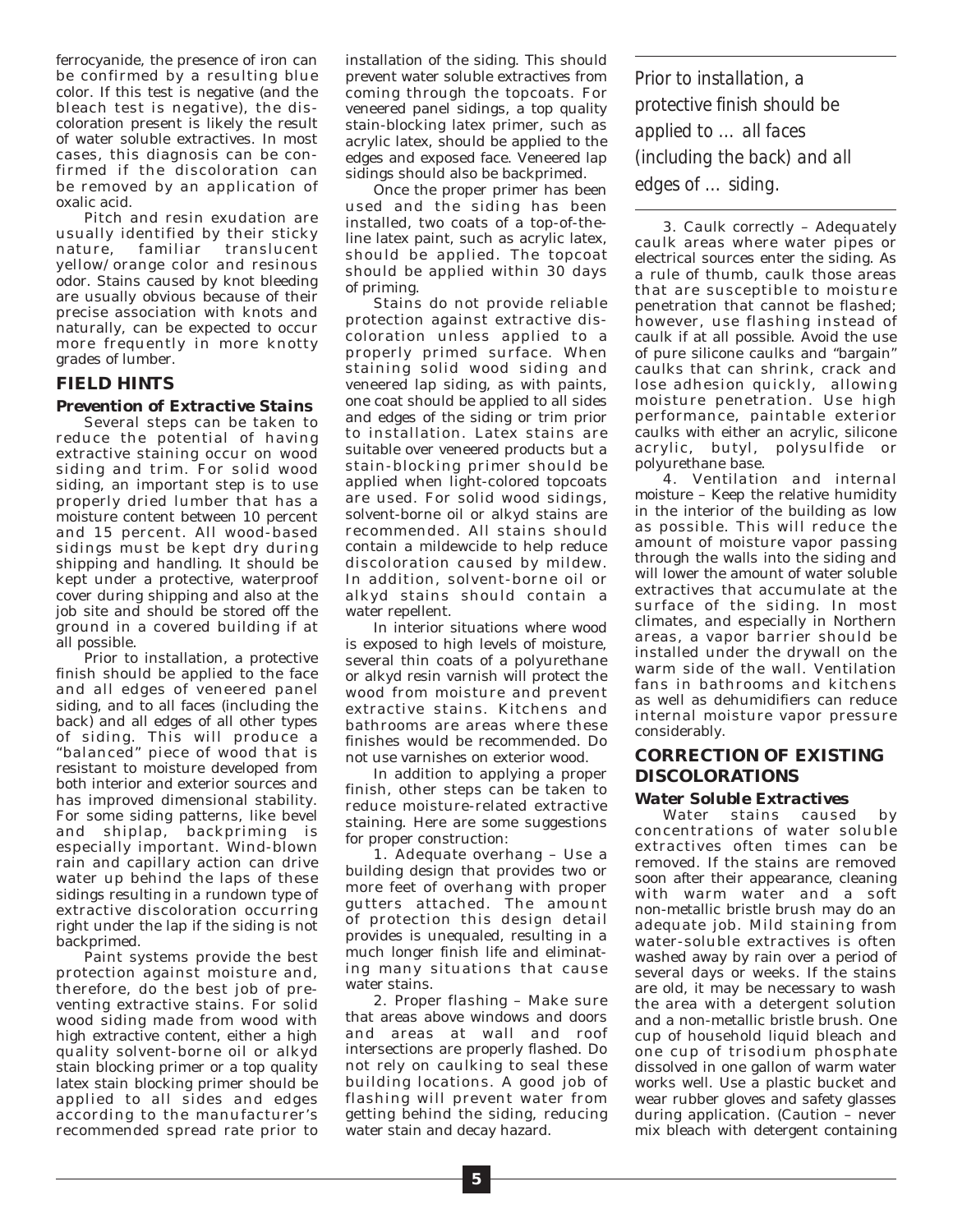

▲*Extractives from blisters*

ammonia, as the fumes can be harmful or fatal.) After washing the siding, rinse it with clear water and let it dry.

Stubborn stains may require bleaching with a wood bleach. Four ounces of oxalic acid crystals dissolved in one gallon of warm water works well. Use a non-metallic container. Apply this solution with a soft brush and scrub with a non-metallic bristle brush, if necessary. After the area dries, rinse it with clear water and let it dry thoroughly. Alternatively, most paint stores carry commercially available exterior wood cleaners that are pre-mixed and ready to use. Many of these contain oxalic acid and can be quite effective at stain removal. (Caution: Oxalic acid is poisonous, so precautions should be taken. Wear safety glasses and rubber gloves and prevent the solution from coming into contact with skin or eyes. Prevent splashing oxalic acid on plants.)

Occasionally, extractive stains become chemically fixed to the finish itself and do not migrate to the surface, making it virtually impossible to remove all of the discoloration. In this case, paint over the discolored area with a compatible stain blocking primer and topcoat.

#### *Pitch and Resins*

Pitch and resin tend to come out of resinous woods during warm weather usually at isolated areas near knots or pitch pockets in the wood.

The pitch and resin can be easily removed with a clean rag and mineral spirits. After cleaning, spot prime the locations with a primer specifically formulated for blocking pitch and resin and refinish as necessary. Dispose of rags properly in order to prevent the creation of a fire hazard.

## **STATE-OF-THE-ART EXTRACTIVE BLOCKING FINISHES**

#### *Non-film-Forming Finishes*

Currently, non-film-forming finishes do not provide reliable protection against extractive discoloration. Micronized paraffin wax dispersed in a solvent can provide good water repellency and retard liquid water absorption and extractive dissolution. Wax breaks down relatively quickly, however, and once the water beading has stopped, extractives could appear at the surface.

Other systems use 3 or 5 percent silicone water repellents based on silicone resins. These systems do form a film but it is not visible due to their low solids and good penetration. They usually repel water longer than wax dispersions but are normally used for masonry and are difficult to paint.

#### *Film-forming Finishes*

Solvent-borne oil and alkyd resin based film-forming finishes are acknowledged as being the most effective at resisting extractive staining on wood sidings with a high content of water-soluble extractives. They form a film that is less permeable and resists moisture penetration much more effectively than water based finishes, essentially sealing extractives into the wood; however, if these products are thinned excessively or coverage is inadequate, extractive staining can occur.

Water-based stain-blocking primers have been developed that are effective on species with lower extractive content and on veneered sidings. These finishes offer advantages of being environmentally acceptable due to their low VOC



▲*Extractive discoloration*

*Extractive bleeding resulting from ice dams*▼

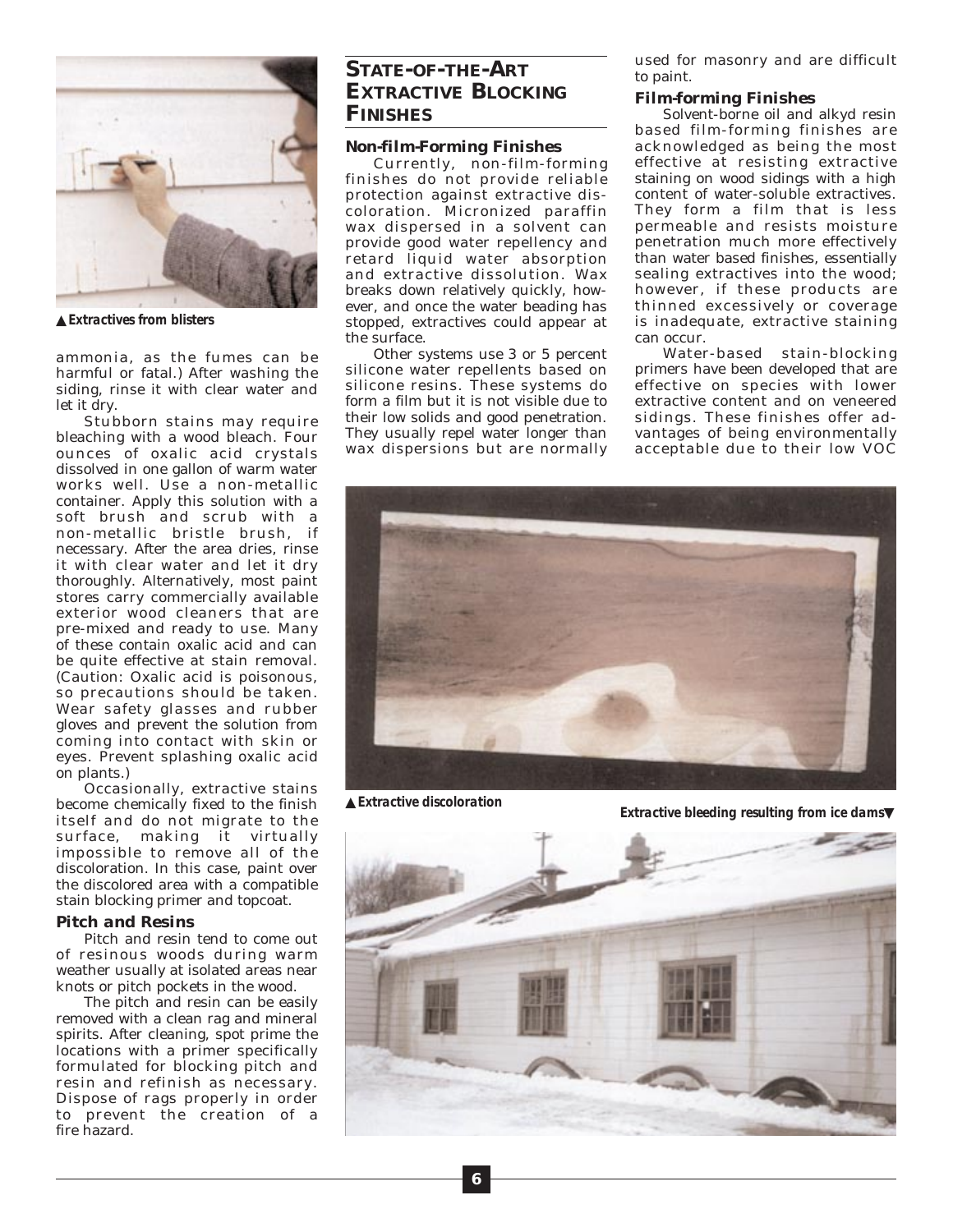(volatile organic compound) content, low odor, low toxicity and water clean up. Some stain-blocking latex primers are formulated as a barrier coating to block water-soluble extractives. Other systems function by chemically tying up extractives in the prime coat, preventing further extractive migration into topcoats. With these systems, prime coats typically become discolored, but this discoloration is not transferred to the

# *CAUTION: Never mix bleach with detergent containing ammonia, as the fumes can be harmful or fatal.*

topcoats. Often, manufacturers of these products recommend that two coats of primer be applied if staining occurs, or the use of a solvent-borne oil or alkyd primer. (One system uses an acrylic emulsion polymer additive at approximately  $54\%$  by volume<sup>(5)</sup>.) Many other formulations have been developed and tested. One recent study investigated the effects of dispersants, thickeners, pigments, resins and additives on the stain blocking performance of a latex primer formulation.<sup>(3)</sup> The results of the study indicated that stain blocking effectiveness improved when 325 water-ground mica, activated calcium barium phosphosilicate and a high molecular weight, low functionally, hydrophobic ammonium salt dispersant (NH4+ salt of acid copolymer) were used in the formulation. A non-film-forming cationic acrylic polymer was also identified as significantly improving stain blocking performance. The study also suggested that of the four best performing commercially available products tested, three were low in pigment volume concentration (PVC) and the remaining one used the cationic non-film-forming polymer.

Polyurethane and alkyd resin varnishes are the best finishes to use in interior rooms where humidity is high and extractive staining is possible, such as in kitchens and bathrooms. For knot bleeding, several proprietary knot sealers are available. Varnishes and white pigmented shellacs are also used as spot primers/sealers over knots.

## **RESEARCH NEEDS**

1) The use of solvent-borne oil or alkyd based finishes has been traditionally recommended on those species of wood which are high in extractive content. Because of environmental restrictions on the solvents used in these finishes, the use of water-borne systems is expected to increase; therefore, a need exists for water-borne finishes which will prevent extractive bleeding to the same extent as that of solventborne oil or alkyd finishes. The primary requirements of such finishes are to prevent the penetration of water into the wood and not to have the solvent itself contribute to discoloration.

2) A penetrating primer that could chemically bind the extractives in the substrate through use of special additives would be of interest. The pigmentation should not create other stains in the topcoat because of solubility or reactivity with industrial fumes.

3) Develop a long-lasting water repellent suitable for use with stains. Alternatively, a chemical additive to semitransparent stains that would bind extractives in the wood, as in (2) above, before they discolor the finish would also be desirable.

4) Improve knot and pitch sealers.

## **CONCLUSIONS/SUMMARY**

Extractives are generally classified according to their solubility. Water soluble extractives are most troublesome because of the difficulty of keeping water out of wood that is in service. Extractive stains can appear in several forms. Diffused discoloration can result from rain or dew penetration through the finish whereas rundown discoloration typically results when water collects on an unfinished surface, such as the back of siding or unprimed ends of boards. Water-based finishes can dissolve extractives and cause discoloration as a result.

Several factors will affect the amount and type of extractive discoloration. The heartwood of certain wood species, such as western red cedar and redwood, may have high concentrations of water soluble extractives, whereas other species, like some pines and firs, may have higher concentrations of pitches and resins. The moisture content of the wood substrate also affects extractive staining. Generally, the drier the wood prior to application of the finish, the less chance for initial extractive discoloration. Dried lumber not only has fewer water soluble extractive problems than unseasoned lumber, but kiln drying tends to harden pitches and resins making

them much less likely to bleed; however, introduction of moisture into the siding at any time during the service life can cause extractive staining. The type of finish also plays an important role in preventing extractive bleeding. Non-film-forming finishes like water repellents and semitransparent stains are not effective at preventing extractive discolorations. For water soluble extractives in redwood or cedar solid wood sidings, the most effective finishes are solvent-borne oil or alkyd based film-forming finishes. Waterbased stain blocking primers have also been developed that are moderately successful over cedar or redwood solid wood sidings and are preferred over veneered sidings such as plywood. For nonwater soluble extractives, knot sealers and varnishes are currently used.

There are several short term tests available for determining the stain resistance of finishes. These tests involve subjecting the specimen to high humidity using the Fog Box, Blister Box or Humidity Chamber, among others. Long term tests have also been developed, which also use high humidity.

To date, the best method of preventing extractive bleeding is actually a combination of good field practice and the use of quality products. The use of dried siding and quality, moisture resistant finishes or stain-blocking primers are important preventive measures. Good building design and detailing are important as well. If extractive discoloration does occur, it can usually be removed.

Environmental concerns and aesthetic tastes are causing changes that tend to increase the likelihood of extractive bleeding. Lower VOC requirements, the desire for a more "natural" appearance and increased use of lighter colored finishes are examples of some current changes. Additional research to develop improved water based stain blocking finishes that will meet the VOC regulations is needed. It would also be of value to develop a finish system that would chemically bind extractives in the wood, without discoloring the finish itself. This would be particularly useful for light colored stains.

As long as wood continues to be used in exposed conditions, extractive bleeding will continue to be a concern. Education of builders and homeowners as well as continued research in the area of stain blocking finishes is both encouraged and recommended.